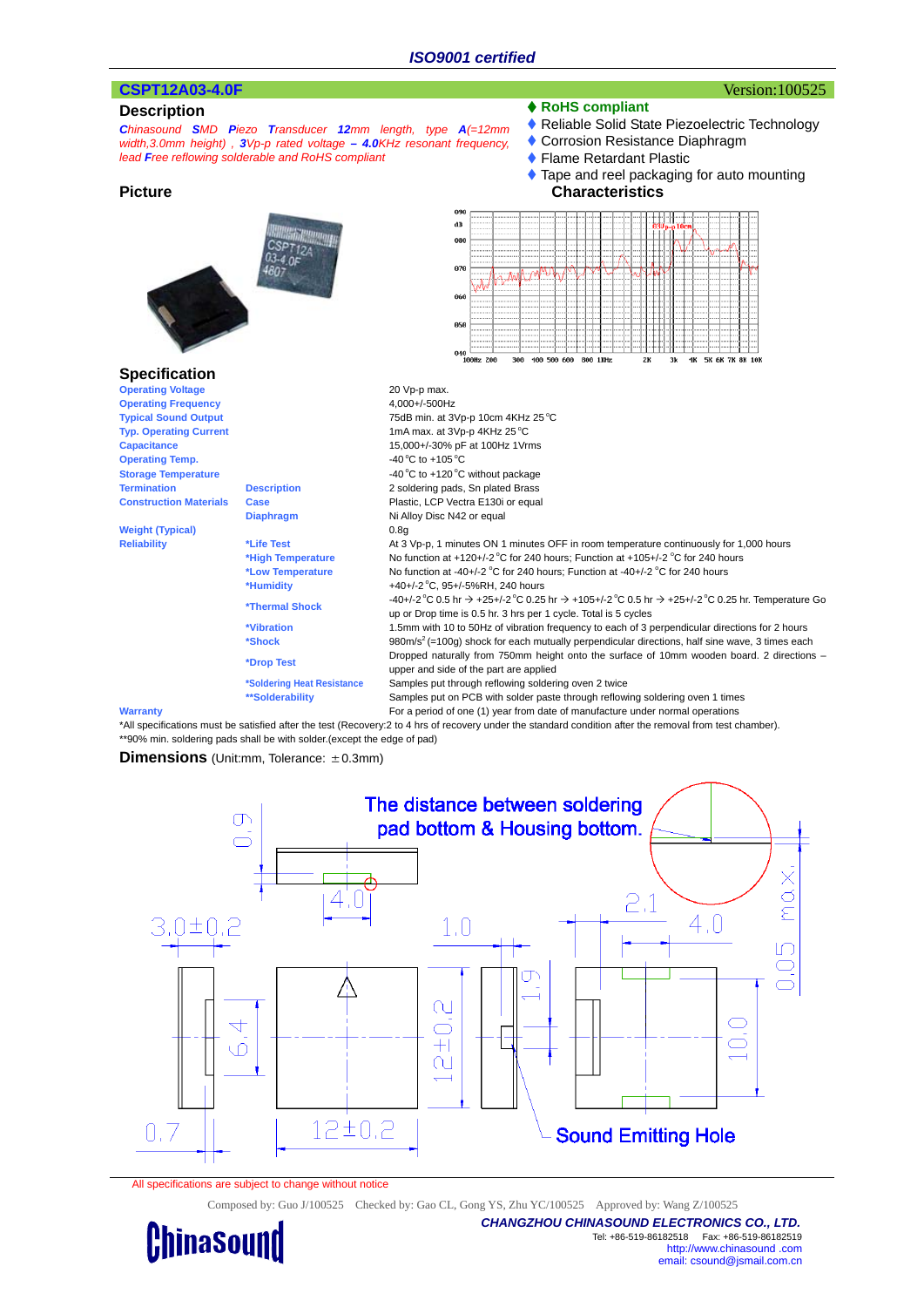# **Tape & Reel Dimensions** (Unit:mm)



### NOTE:

- 1.10 sprocket hole pitch cumulative tolerance +/-0.20mm.
- 2.Carrier camber not to exceed 1 mm in 100 mm.
- 3. All dimensions meet EIA-481-2-A requirements.
- 4. Thickness: 0.30+/-0.05 mm.
- 5. Component loaded per 13" reel: 1000 pcs.



## **Recommend Reflowing Profile** as per IPC/JEDEC J-STD-020D



All specifications are subject to change without notice

Composed by: Guo J/100525 Checked by: Gao CL, Gong YS, Zhu YC/100525 Approved by: Wang Z/100525